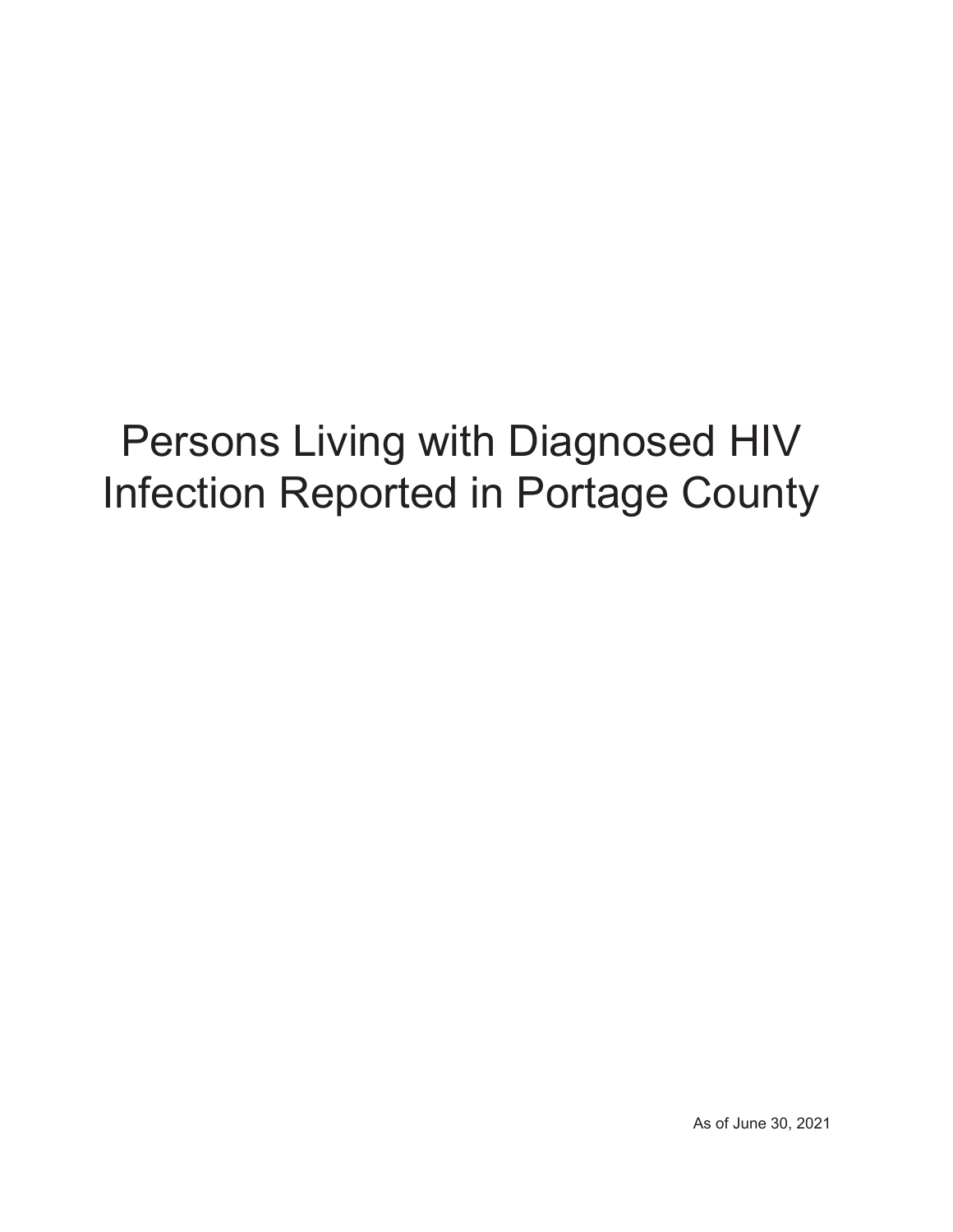|                                              |                   | Living with diagnosed HIV infection |       | <b>Current Disease Status</b> |      |                          |                          |  |  |  |  |
|----------------------------------------------|-------------------|-------------------------------------|-------|-------------------------------|------|--------------------------|--------------------------|--|--|--|--|
|                                              |                   | in 2020                             |       | <b>HIV (not AIDS)</b>         |      | <b>AIDS</b>              |                          |  |  |  |  |
| Characteristic                               | Rate <sup>a</sup> | No.                                 | $\%$  | No.                           | $\%$ | No.                      | $\%$                     |  |  |  |  |
| Sex at birth                                 |                   |                                     |       |                               |      |                          |                          |  |  |  |  |
| Males                                        | 124.4             | 99                                  | 83%   | 58                            | 78%  | 41                       | 89%                      |  |  |  |  |
| Females                                      | 25.3              | 21                                  | 18%   | 16                            | 22%  | 5                        | 11%                      |  |  |  |  |
| Age at end of year                           |                   |                                     |       |                               |      |                          |                          |  |  |  |  |
| < 13                                         | $\star$           |                                     |       | $\overline{\phantom{a}}$      |      |                          |                          |  |  |  |  |
| $13 - 14$                                    | $\star$           |                                     |       |                               |      |                          |                          |  |  |  |  |
| 15-19                                        | $\star$           | 1                                   | 1%    | $\mathbf{1}$                  | 1%   |                          |                          |  |  |  |  |
| $20 - 24$                                    | 27.5              | 5                                   | 4%    | $\overline{4}$                | 5%   | 1                        | 2%                       |  |  |  |  |
| 25-29                                        | 77.6              | 8                                   | 7%    | $\overline{7}$                | 9%   | 1                        | 2%                       |  |  |  |  |
| 30-34                                        | 114.1             | 10                                  | 8%    | 9                             | 12%  | 1                        | 2%                       |  |  |  |  |
| 35-39                                        | 123.7             | 11                                  | 9%    | 9                             | 12%  | 2                        | 4%                       |  |  |  |  |
| 40-44                                        | 150.7             | 13                                  | 11%   | 10                            | 14%  | 3                        | 7%                       |  |  |  |  |
| 45-49                                        | 65.9              | 6                                   | $5\%$ | 4                             | 5%   | $\overline{2}$           | 4%                       |  |  |  |  |
| 50-54                                        | 165.8             | 17                                  | 14%   | 8                             | 11%  | 9                        | 20%                      |  |  |  |  |
| 55-64                                        | 152.1             | 35                                  | 29%   | 13                            | 18%  | 22                       | 48%                      |  |  |  |  |
| $65+$                                        | 48.8              | 14                                  | 12%   | 9                             | 12%  | 5                        | 11%                      |  |  |  |  |
| Race/Ethnicity <sup>b</sup>                  |                   |                                     |       |                               |      |                          |                          |  |  |  |  |
| American Indian/Alaska Native                | $\star$           |                                     |       |                               |      |                          |                          |  |  |  |  |
| Asian/Pacific Islander                       | $\star$           | ٠                                   |       | ٠                             |      | ٠                        |                          |  |  |  |  |
| Black/African-American                       | 284.3             | 22                                  | 18%   | 14                            | 19%  | 8                        | 17%                      |  |  |  |  |
| Hispanic/Latinx                              | 177.1             | 6                                   | 5%    | 5                             | 7%   | 1                        | 2%                       |  |  |  |  |
| White                                        | 58.8              | 85                                  | 71%   | 51                            | 69%  | 34                       | 74%                      |  |  |  |  |
| Multi-Race                                   | 213.9             | 7                                   | 6%    | 4                             | 5%   | 3                        | 7%                       |  |  |  |  |
| Unknown                                      | $\star$           | L,                                  |       |                               |      |                          |                          |  |  |  |  |
| Race/Ethnicity <sup>b</sup> and Sex at birth |                   |                                     |       |                               |      |                          |                          |  |  |  |  |
| American Indian/Alaska Native Males          | $\star$           |                                     |       |                               |      |                          |                          |  |  |  |  |
| American Indian/Alaska Native Females        |                   |                                     |       |                               |      |                          |                          |  |  |  |  |
| Asian/Pacific Islander Males                 |                   |                                     |       |                               |      |                          |                          |  |  |  |  |
| Asian/Pacific Islander Females               | $\star$           | ٠                                   |       |                               |      | L,                       |                          |  |  |  |  |
| <b>Black/African-American Males</b>          | 359.6             | 13                                  | 11%   | 9                             | 12%  | 4                        | 9%                       |  |  |  |  |
| <b>Black/African-American Females</b>        | 218.3             | 9                                   | 8%    | 5                             | 7%   | 4                        | 9%                       |  |  |  |  |
| Hispanic/Latino Males                        | 312.3             | 5                                   | 4%    | $\overline{4}$                | 5%   | 1                        | 2%                       |  |  |  |  |
| Hispanic/Latina Females                      | $^\star$          | $\mathbf{1}$                        | $1\%$ | $\mathbf{1}$                  | 1%   | $\overline{\phantom{a}}$ | $\overline{\phantom{a}}$ |  |  |  |  |
| <b>White Males</b>                           | 107.1             | 76                                  | 63%   | 43                            | 58%  | 33                       | 72%                      |  |  |  |  |
| <b>White Females</b>                         | 12.2              | 9                                   | $8\%$ | 8                             | 11%  | 1                        | 2%                       |  |  |  |  |
| Multi-Race Males                             | 314.1             | 5                                   | $4\%$ | $\overline{c}$                | 3%   | 3                        | 7%                       |  |  |  |  |
| <b>Multi-Race Females</b>                    | $\star$           | 2                                   | 2%    | 2                             | 3%   |                          |                          |  |  |  |  |
| Unknown                                      | $\star$           | ÷,                                  |       | ÷,                            |      | $\overline{\phantom{a}}$ | $\blacksquare$           |  |  |  |  |
| <b>Total</b>                                 | 73.8              | 120                                 |       | 74                            |      | 46                       |                          |  |  |  |  |

## **Reported persons living with diagnosed HIV infection in 2020 by current disease status and selected characteristics, Portage County**

Living with diagnosed HIV infection represents all persons ever diagnosed and reported with HIV and/or AIDS who have not been reported as having died as of December 31, 2020. Persons living with diagnosed HIV infection represent persons living in Ohio as of December 31, 2020, regardless of whether the person was a resident of Ohio at time of initial HIV and/or AIDS diagnosis.

Asterisk (\*) indicates rate not calculated for case count <5 due to unstable rates. Dash (-) indicates no cases were reported for the given category.

<sup>a</sup>The rate is the number of persons living with diagnosed HIV infection per 100,000 population calculated using 2020 U.S. Census estimates.

ᵇ Hispanics/Latinx may be of any race. Persons with a race of American Indian/Alaska Native, Asian/Pacific Islander, Black/African-American, White, or Multi-Race are not-Hispanic. Asian/Pacific Islander includes Native Hawaiians.

Source: Ohio Department of Health, HIV Surveillance Program. Data reported through June 30, 2021.

Notes: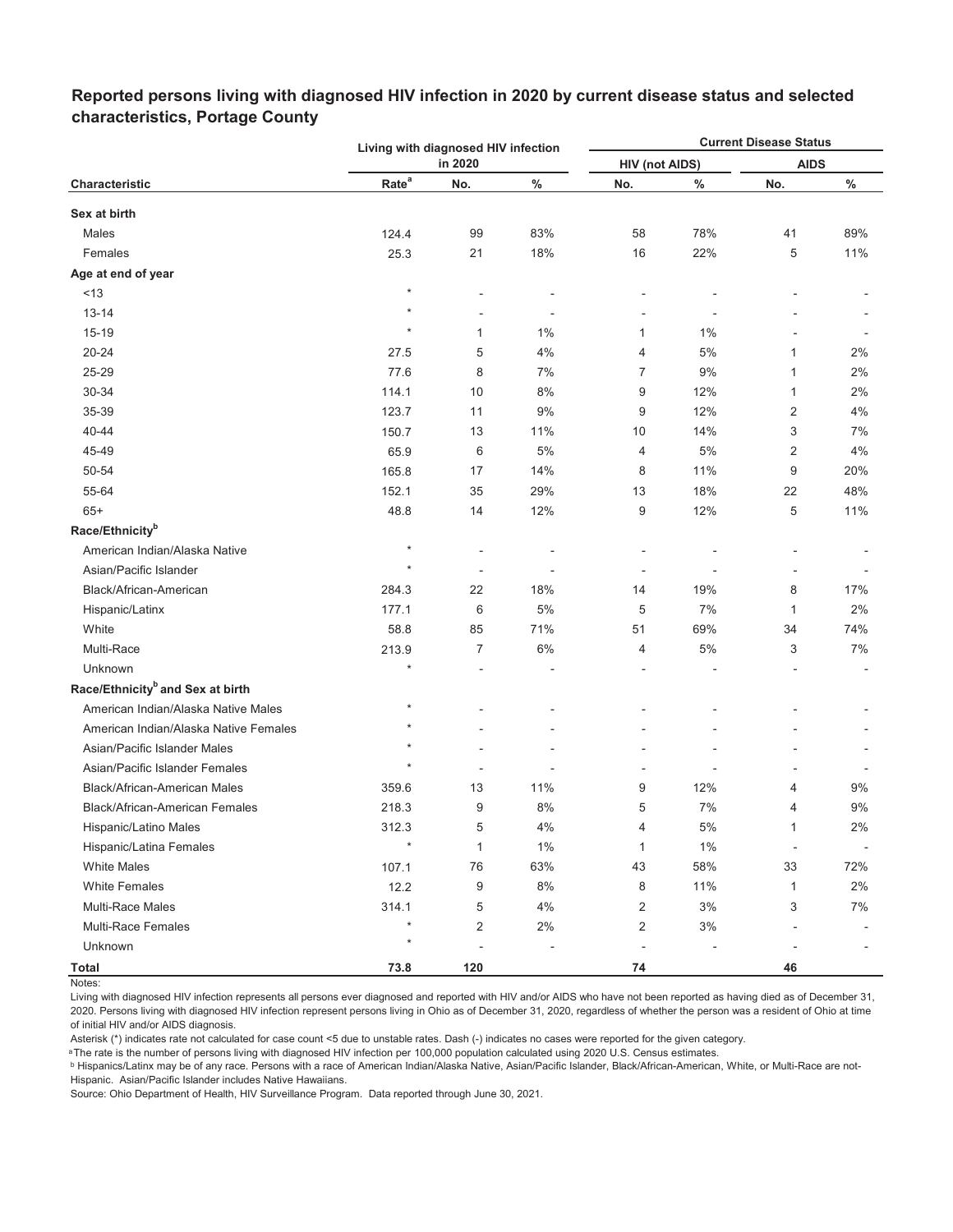## **Reported persons living with diagnosed HIV infection in 2020 by current disease status and transmission category, Portage County**

|                                          | Living with diagnosed HIV infection |      | <b>Current Disease Status</b> |      |             |      |  |  |  |  |
|------------------------------------------|-------------------------------------|------|-------------------------------|------|-------------|------|--|--|--|--|
|                                          | in 2020                             |      | <b>HIV (not AIDS)</b>         |      | <b>AIDS</b> |      |  |  |  |  |
| <b>Transmission Category<sup>a</sup></b> | No.                                 | $\%$ | No.                           | $\%$ | No.         | $\%$ |  |  |  |  |
| Male adult or adolescent                 |                                     |      |                               |      |             |      |  |  |  |  |
| Male-to-male sexual contact              | 70                                  | 71%  | 42                            | 72%  | 28          | 68%  |  |  |  |  |
| Injection drug use (IDU)                 | 4                                   | 4%   | 1                             | 2%   | 3           | 7%   |  |  |  |  |
| Male-to-male sexual contact and IDU      | 6                                   | 6%   | 3                             | 5%   | 3           | 7%   |  |  |  |  |
| Heterosexual contact                     | 3                                   | 3%   | 2                             | 3%   | 1           | 2%   |  |  |  |  |
| Other/unknown                            | 16                                  | 16%  | 10                            | 17%  | 6           | 15%  |  |  |  |  |
| Subtotal                                 | 99                                  | 100% | 58                            | 100% | 41          | 100% |  |  |  |  |
| Female adult or adolescent               |                                     |      |                               |      |             |      |  |  |  |  |
| Injection drug use                       | $\overline{2}$                      | 10%  | 2                             | 13%  |             |      |  |  |  |  |
| Heterosexual contact                     | 15                                  | 75%  | 11                            | 73%  | 4           | 80%  |  |  |  |  |
| Other/unknown                            | 3                                   | 15%  | 2                             | 13%  | 1           | 20%  |  |  |  |  |
| Subtotal                                 | 20                                  | 100% | 15                            | 100% | 5           | 100% |  |  |  |  |
| Child (<13 yrs at diagnosis)             |                                     |      |                               |      |             |      |  |  |  |  |
| Perinatal                                | 1                                   | 100% | 1                             | 100% |             |      |  |  |  |  |
| Other/unknown                            |                                     |      | $\overline{a}$                |      |             |      |  |  |  |  |
| Subtotal                                 |                                     | 100% | 1                             | 100% |             |      |  |  |  |  |
| Total                                    | 120                                 |      | 74                            |      | 46          |      |  |  |  |  |

## **Reported persons living with diagnosed HIV infection in 2020 by current disease status and exposure category, Portage County**

|                                                          | Living with diagnosed HIV infection |     | <b>Current Disease Status</b> |       |             |     |  |  |  |  |
|----------------------------------------------------------|-------------------------------------|-----|-------------------------------|-------|-------------|-----|--|--|--|--|
|                                                          | in 2020                             |     | <b>HIV (not AIDS)</b>         |       | <b>AIDS</b> |     |  |  |  |  |
| <b>Exposure Category</b> <sup>b</sup>                    | No.                                 | %   | No.                           | $\%$  | No.         | %   |  |  |  |  |
| Male-to-male sexual contact only                         | 68                                  | 57% | 41                            | 55%   | 27          | 59% |  |  |  |  |
| Injection drug use (IDU) only                            | 3                                   | 3%  |                               |       | 3           | 7%  |  |  |  |  |
| Heterosexual contact only                                | 18                                  | 15% | 13                            | 18%   | 5           | 11% |  |  |  |  |
| Male-to-male sexual contact & IDU                        | 4                                   | 3%  | $\overline{2}$                | 3%    | 2           | 4%  |  |  |  |  |
| IDU & Heterosexual contact                               | 3                                   | 3%  | 3                             | 4%    |             |     |  |  |  |  |
| Male-to-male sexual contact & Heterosexual contact       | 2                                   | 2%  |                               | 1%    |             | 2%  |  |  |  |  |
| Male-to-male sexual contact & IDU & Heterosexual contact | 2                                   | 2%  |                               | $1\%$ |             | 2%  |  |  |  |  |
| Perinatal exposure                                       |                                     | 1%  |                               | 1%    |             |     |  |  |  |  |
| Other/unknown                                            | 19                                  | 16% | 12                            | 16%   |             | 15% |  |  |  |  |
| <b>Total</b>                                             | 120                                 |     | 74                            |       | 46          |     |  |  |  |  |

Notes:

Living with diagnosed HIV infection represents all persons ever diagnosed and reported with HIV and/or AIDS who have not been reported as having died as of December 31, 2020. Persons living with diagnosed HIV infection represent persons living in Ohio as of December 31, 2020, regardless of whether the person was a resident of Ohio at time of initial HIV and/or AIDS diagnosis.

Dash (-) indicates no cases were reported for the given category.

a Transmission categories are mutually exclusive, hierarchical risk categories determined by the CDC and system-calculated using sex at birth and risk factor history to determine mode of transmission. A person with multiple risks is only represented in the highest category based on the CDC hierarchical algorithm. Thus, transgender women are included in the male-to-male sexual contact transmission category if assigned male at birth and risk factor history indicates sex with males. Please note this is for the

cateqorization of HIV transmission cateqories only and not to describe sexual orientation.<br>▷ Exposure categories are mutually exclusive risk categories. All possible combinations of risks are represented among exposure c represented in the exposure category identifying all the reported ways in which that person may have been exposed to HIV.

Source: Ohio Department of Health, HIV Surveillance Program. Data reported through June 30, 2021.